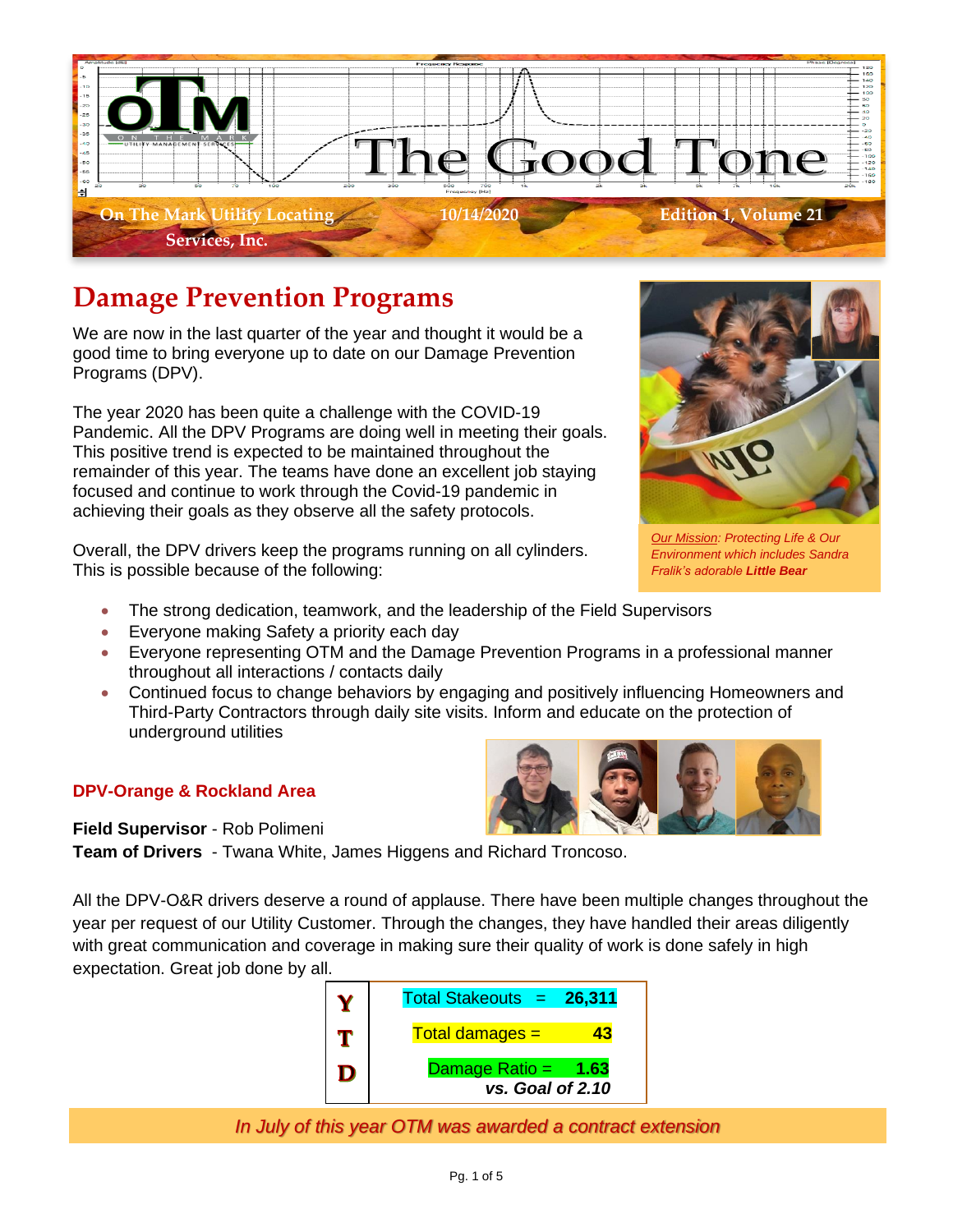## **DPV-Con-ED Area (Westchester County)**

**Field Supervisor –** Rob Polimeni

**Team of Drivers -** John Manicchio, Melvin Washington, Terrence Boone and Christopher Culleton

The DPV-ConEd team of drivers have done a great job working together as a team. Each driver shows personal interest in each other by helping, training and being there for one another in the field and at the same time adhering to high-quality work. They worked together with OTM's IT/IS Manager to make great improvements to the Utilisphere Ticket Management System. The improvements have made it easier and more efficient for them to use.

In June, a part time driver position was added to the program and has proven to be greatly beneficial. This allows us to have a driver that can fill in for absences, vacations, cross training opportunities. Welcome to the team Chris Culleton.



## **DPV-Avangrid**

In March of this year, OTM was awarded the DPV-Avangrid Program and secured a 3-year contract. This consists of having drivers covering RGE and NYSEG Utility territories. Thanks to everyone helping to get the program up and fully running in both areas. In 2021 we look forward to potentially adding even more drivers!

Both Teams have been doing a great job. Earlier this year the program switched to UtiliSphere, a new ticket-based system. Everyone has settled into using the new system. Over the last few months, we have added additional drivers to the program. Thanks to the Field Supervisors and drivers that have helped with the training of the additional drivers. The weekly team meetings still prove to be greatly beneficial. This is due to the active participation by the drivers. The information that is exchanged between the drivers is a great learning tool especially for the new drivers.

Let us not leave out the Part Time drivers. They continue to be a great asset to the teams. Their help allows us to maintain coverage in our areas during absences, vacations, and cross training.

#### **DPV-Avangrid RG&E Area**

**Field Supervisors** - Rob Polimeni and Daniel Sasu



**Team of Drivers** - Joe Mockbee, Rob Ingerick, Elias Maldonado, Rick Rambo, Eddie Everett, Leo Rhodes, Keith Allen, Lorenzo Davis, Jon Oswald, David Whitaker, Gary Mulheisen, David Gttorff, Glenn Hines, Sandi Fralick and Bob Khun (Please go to [Employee Portal](https://www.otmlocating.com/directory) to see photos of these team members)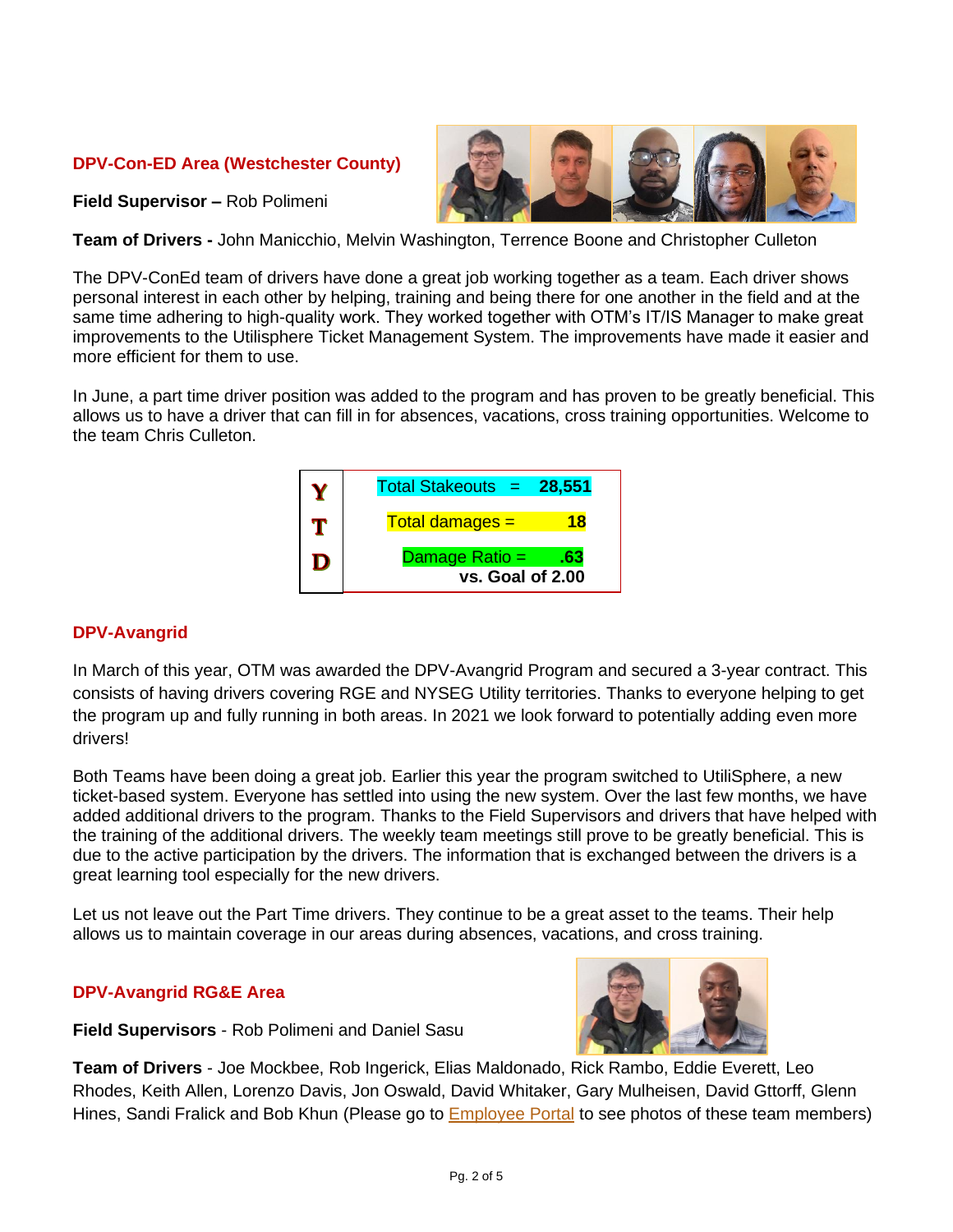| Total Stakeouts =<br>54,978               |
|-------------------------------------------|
| $Total damages =$                         |
| Damage Ratio = $1.15$<br>vs. Goal of 1.71 |

## **DPV-Avangrid NYSEG Area**



**Field Supervisors** - Jon Miller and John Sandusky

**Team of Drivers** - Kevin Greenlee, Cliff Mark, Ryan O'Connell, Nick Terry, Dale Mosher, Heather Granger, Tom Cacialli, Eddie Fortunato, Terry Zacharias, James Zacharias, Sean O'Neill, Chase Cone, Chris Clemens, Chris Richey, Stephen Campagna, Chris Hoose, John Fisher, Ben Shaw (Please go to **Employee Portal** to see photos of these team members)



*THANKS TO ALL OF YOU FOR THE GREAT JOB. WE APPRECIATE ALL YOU DO. YOU ARE MAKING A DIFFERENCE OUT THERE*



On October 5, 2020, **Chris Lofton celebrated his 5-year work** 

**anniversary** with OTM. Chris started as a Damage Prevention Driver. He quickly moved into an informal leadership role within this program and became a de facto trainer for this program. Throughout this portion of his career with OTM, Chris contributed and helped maintain and manage our company cars given his vast experience in the auto industry. His value contribution and interest caught up to our growth and needs and last year he assumed the OTM Fleet Manager role. Most of you know Chris and although he does a great job in his new role, we are sure some of you have had some choice thoughts about your OTM

vehicle just as you have with your computer, tablet, and/or cell phones. However, just like Austin in the area of IT/IS, Chris has the perfect temperament and personality for his role. Congratulations Chris! We wish you many more years with OTM.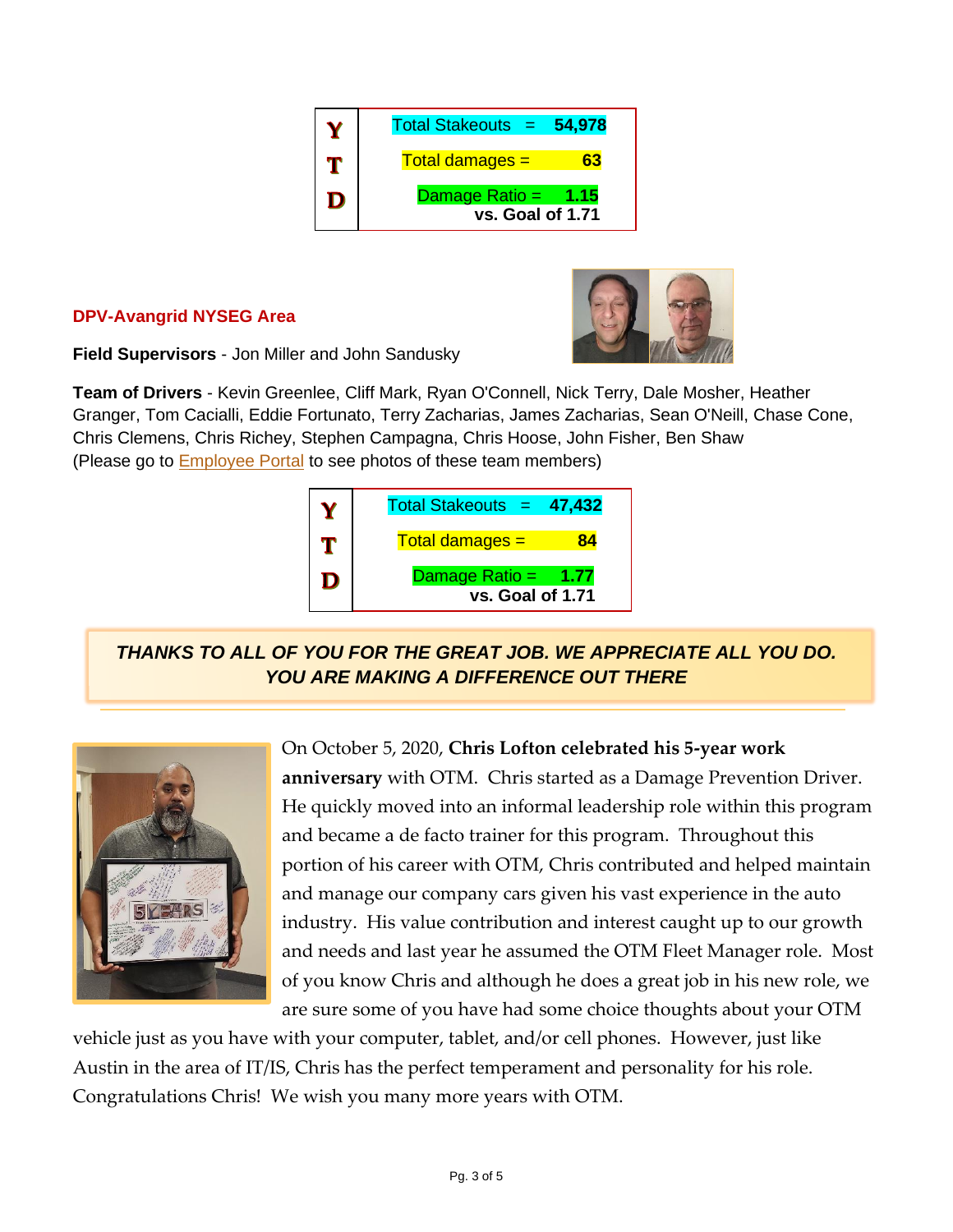

OTM has been awarded the bid for Buffalo Sewer Authority locating! We have done this program for the past three (3) years and this past August BSA did a new RFP. We bid this program and have secured it for possibly up to the next 5 years! Annually we address approximately 15,000 tickets.

Thank you to **Ron Austin** who is the utility locator for this program along with other locators such as Lorenzo Davis, Adam Banks, Andrew Speca, and last but not least, Joe Villella who is over this program. Great job team and congratulations on the program renewal!





## **Open Enrollment Benefits Meeting**

| Time:      | 11:30 am -12:30 pm                                 |
|------------|----------------------------------------------------|
| Attendees: | OTM Owners, Staff & Benefit Representative         |
| Date:      | November 5, 2020                                   |
|            | Conf. Call In: 1-712-775-7031, Access code: 385931 |
| Location:  | 400 Air Park Dr., Suite 30, Rochester, NY 14624    |